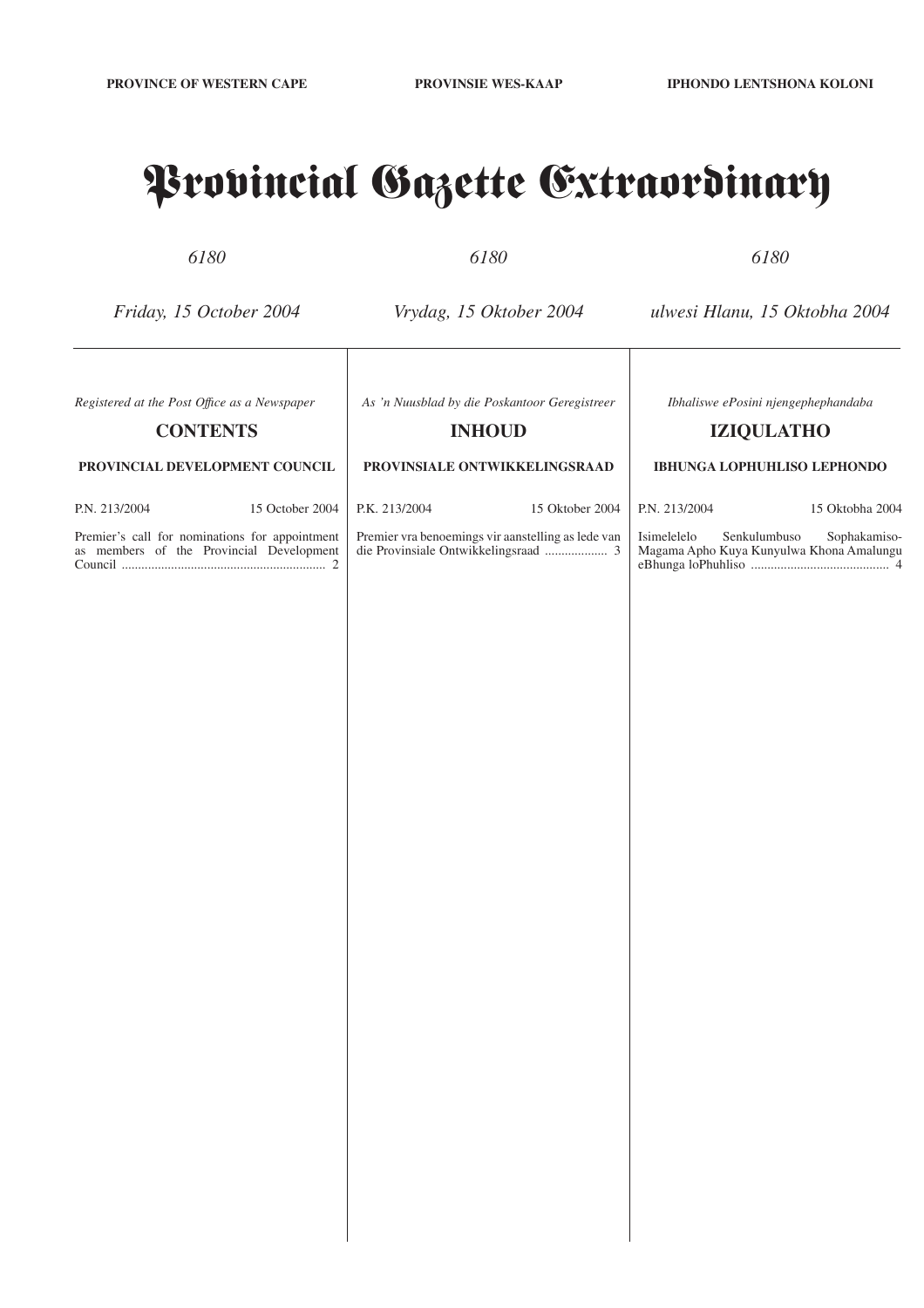### **PROVINCIAL NOTICE**

The following Provincial Notice is published for general information.

G. A. LAWRENCE, DIRECTOR-GENERAL

Provincial Building, Wale Street, Cape Town.

#### **PROVINSIALE KENNISGEWING**

Die volgende Provinsiale Kennisgewing word vir algemene inligting gepubliseer.

G. A. LAWRENCE, DIREKTEUR-GENERAAL

Provinsiale-gebou, Waalstraat, Kaapstad.

P.N. 213/2004 15 October 2004



**ayanda mbanga communications (cape) 01029**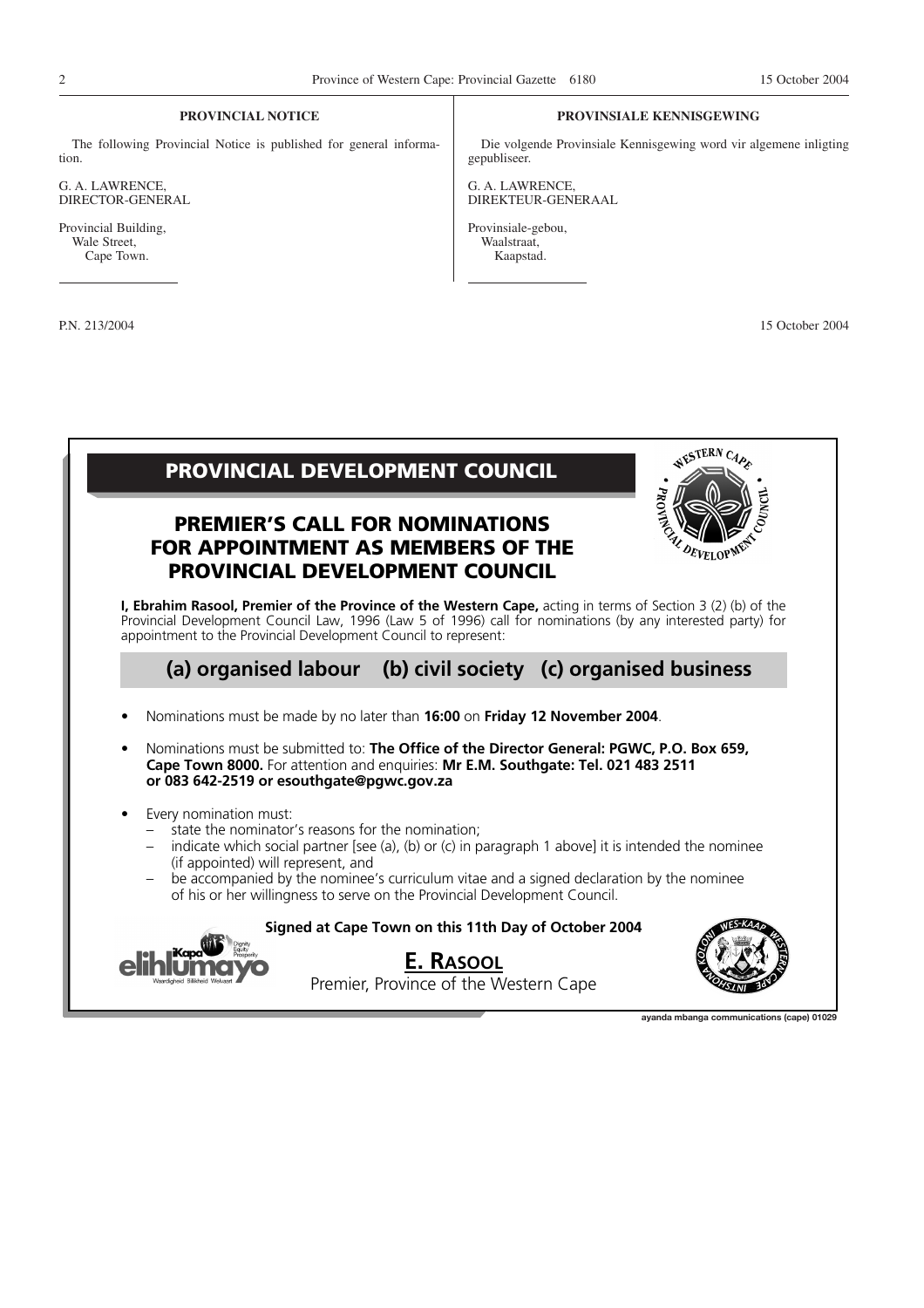

**ayanda mbanga communications (kaap) 01029**